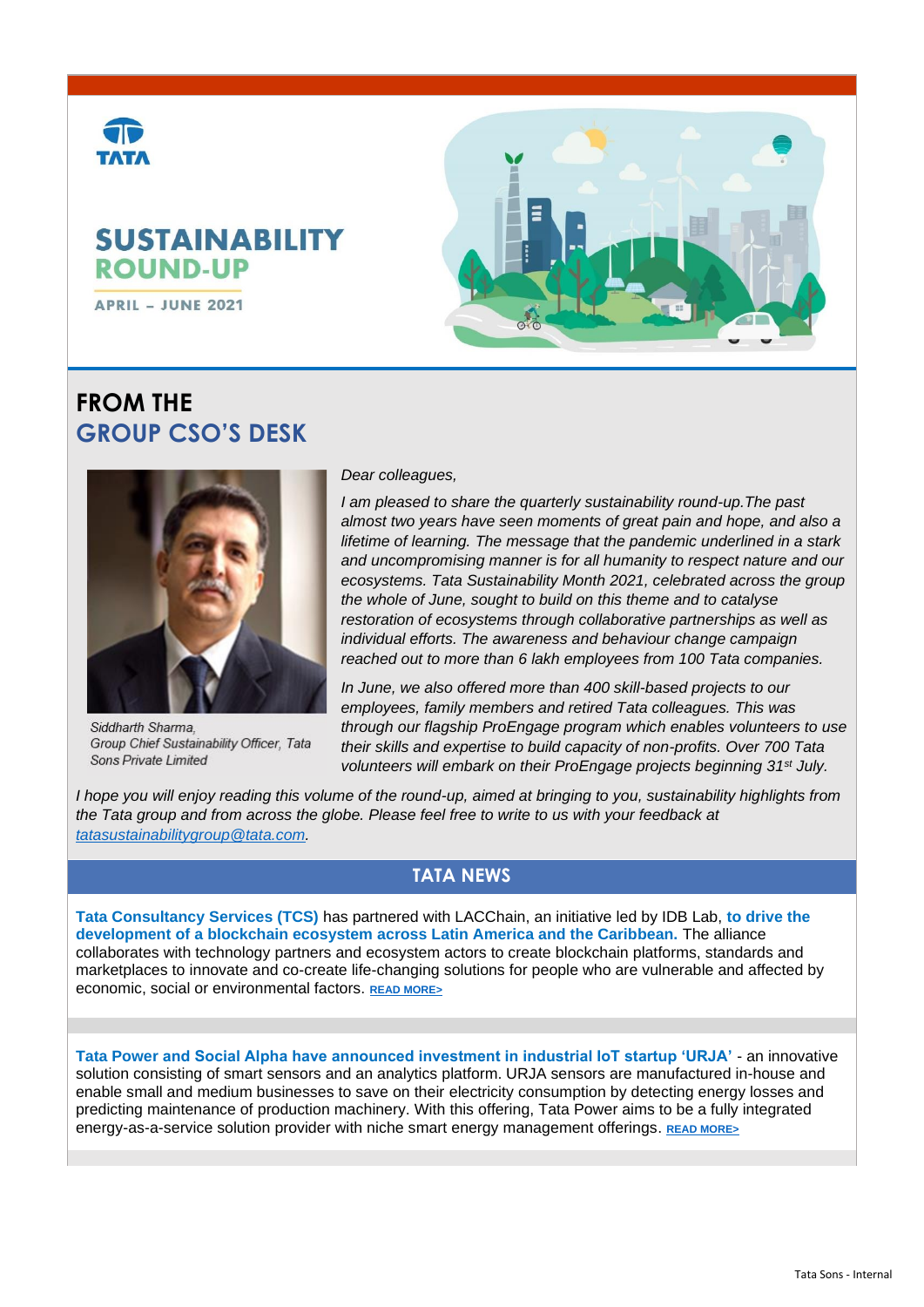To ensure that learning never stops, **Tata Community Initiatives Trust (TCIT) together with Tata Sustainability Group committed to rebuild schools in villages affected by Cyclone Fani, Odisha.** The ground-breaking ceremony for the construction of four schools in Puri district was organised as a part of the Tata Cyclone Fani Response Programme. **[READ MORE>](https://www.tataworld.com/news/openinside/tata-cyclone-fani-response-programme)**

In its endeavour to stay ahead of the curve and bolster gender equality at the workplace, **Tata Power Delhi Distribution (Tata Power- DDL), participated in USAID's Engendering Utilities Program to strengthen gender equality at the workplace.** The program teaches participants to analyse existing company policies and practices that address gender disparities and improve company performance. **[READ MORE>](https://www.tataworld.com/news/openinside/tata-power-ddl-participates-in-usaids-engendering-utilities-program)**

**Tata Communications announced the launch of 'School of Hope and Empowerment' (S.H.E.)** at the 2021 UNESCO World Conference on Education for Sustainable Development. S.H.E., a multi-media, multistakeholder impact communications initiative is designed in collaboration with The Better India, to support and educate women from small towns in India to overcome key barriers to entrepreneurship. **[READ MORE>](https://www.tataworld.com/news/openinside/tata-communications-unveils-project-she)**

**Tata Consultancy Services (TCS) announced it plans to leverage its Vision 25x25, renewable energy and digital technology to reduce carbon emissions by 70 percent by 2025 and become a net zero emitter by 2030.** This new goal has been set after having achieved the previous target of reducing its specific carbon footprint by half by 2020 (versus baseline year FY2008), ahead of schedule. **[READ MORE>](https://www.tataworld.com/news/openinside/tcs-targets-net-zero-emissions-by-2030)**

**Jaguar Land Rover is going to develop a prototype hydrogen fuel cell electric vehicle** (FCEV) based on the new Land Rover Defender. The FCEV concept is part of Jaguar Land Rover's aim to achieve zero tailpipe emissions by 2036, and net zero carbon emissions across its supply chain, products and operations by 2039, in line with the Reimagine strategy announced last month. **[READ MORE>](https://www.tataworld.com/news/openinside/jaguar-land-rover-defender-fuel-cell-prototype)**

**Tata Tiscon became the first rebar brand in India to receive GreenPro Certification.** The CII Green Business Centre for Building Materials conferred GreenPro Certification enables the end-users to make an informed choice about buying steel having the lowest environmental impact. With Green buildings becoming critical for future growth and development, the GreenPro-certified rebars will have a notable impact in reducing the environment footprint. **[READ MORE>](https://www.tataworld.com/news/openinside/tata-tiscon-receives-greenpro-certification)**

The Tata group celebrated **Tata Sustainability Month** in June with the theme of **"Ecosystem Restoration"**. The communication and behaviour change campaign reached out to **6.2 lakh Tata employees from 100 Tata companies** and helped demystify the various types of ecosystems, the urgency for ecosystem restoration and what companies and individuals can do.

#### **The 14th edition of ProEngage, the skill-based volunteering format, inspired volunteers to be Skillanthropists and share their talent to build capacity and capability of partner organisations.** The initiative offered over 400 virtual projects from 100+ partners. The response was overwhelming as 1,500+ Tata

employees, their family members and retired Tata colleagues from 15 countries applied for projects. 700 volunteers from 54 companies have been shortlisted to volunteer for 323 projects, beginning 31<sup>st</sup> July 2021. The volunteers will work with non-profits on a part-time basis on Saturdays and holidays for a tenure of 1-6 months.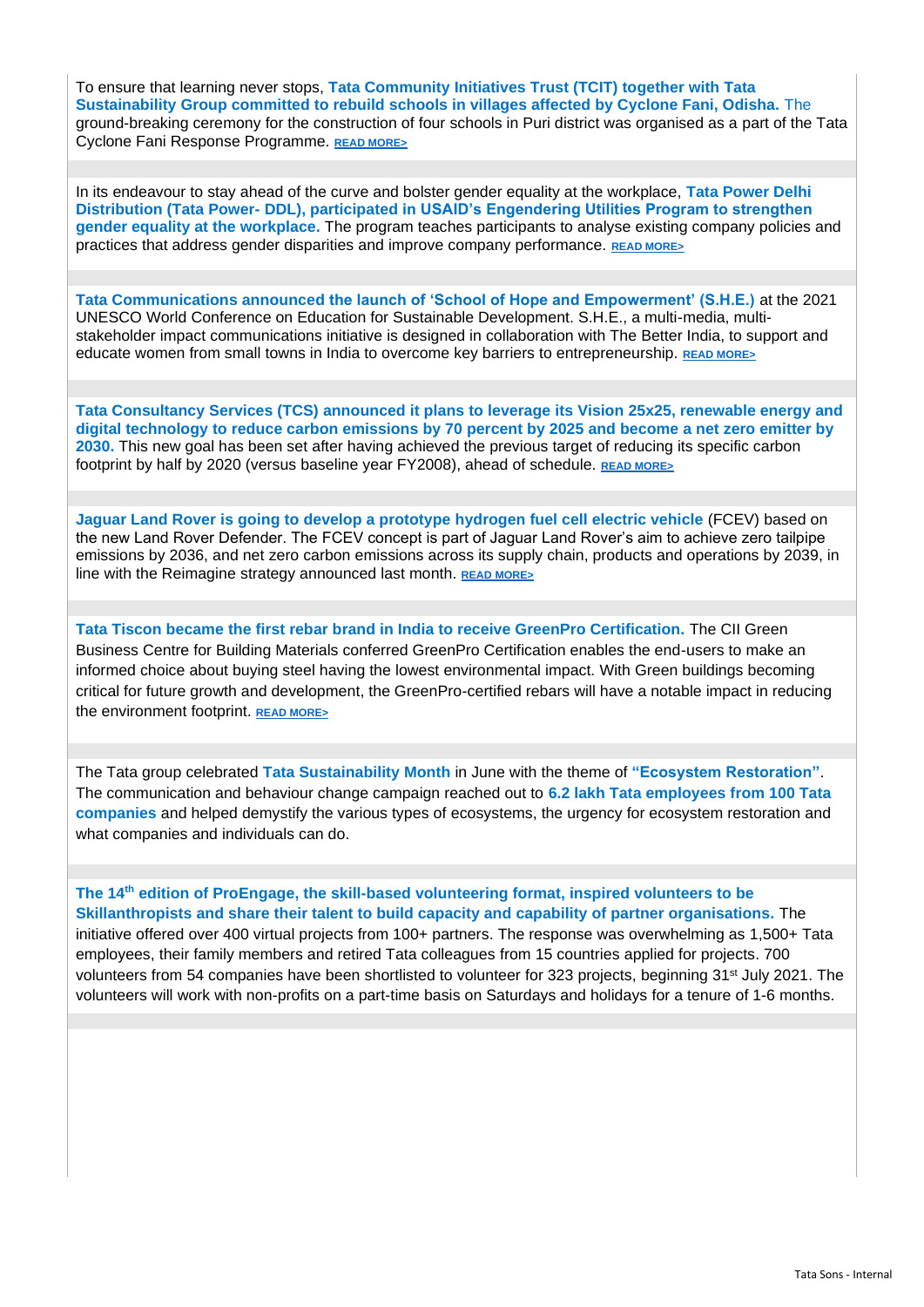#### **RECOGNITIONS**





#### **Tata Elxsi has been conferred with the**

- 1. Social Impact Solution of the Year: Gazelle award
- 2. Next-gen Product of the Year: Connected vehicle IoT platform, Tether and
- 3. Engineered in India Product of the Year: FalconEye QoEtient at the NASSCOM Engineering & Innovation Excellence Awards 2021. **[READ MORE>](https://www.tataworld.com/news/openinside/tata-elxsi-wins-at-the-nasscom-engineering-and-innovation-excellence-awards)**

**TATA**<br>CONSULTANCY





**Tata Consultancy Services (TCS) has been recognised as the national leader in community engagement by Points of Light –** and named in Civic 50, a list of America's most communityminded companies, for fifth consecutive year for its commitment to drive social impact. **[READ MORE>](https://www.tataworld.com/news/openinside/tcs-recognised-by-points-of-light)**

#### **NEWS FROM AROUND THE WORLD**

**Carbon offset prices set to increase tenfold by 2030:** The cost of offsetting corporate carbon emissions is expected to surge tenfold over the next decade as growing numbers of businesses adopt net zero targets, with carbon credit prices tipped to reach between \$20 and \$50 a metric ton of CO2 by 2030, according to new research. **[READ MORE>](https://www.greenbiz.com/article/carbon-offset-prices-set-increase-tenfold-2030)**

**The startup Circulor is helping Volvo trace EV battery materials.** Circulor's work on mapping materials related to companies working on electric vehicles is particularly extensive — for both recovered scrap and freshly mined materials. The automaker originally deployed Circulor's system to trace the cobalt in batteries for the XC40 Recharge P8, its first fully electric car. **[READ MORE>](https://www.greenbiz.com/article/startup-helping-volvo-trace-ev-battery-materials)**

**A major breakthrough for the clean steel industry -** A pioneering green steelmaking plant in Sweden has successfully demonstrated the feasibility of using fossil fuel-free hydrogen gas rather than coking coal for production processes, marking a "critical milestone" on the road to decarbonizing the steel industry. **[READ MORE>](https://www.greenbiz.com/article/major-breakthrough-clean-steel-industry)**

**Three innovations in green steel** - Making steel is a fossil fuel intensive process, but there are ways to decarbonize on the horizon. The green steel industry is at the beginning of an S curve - Who's making moves towards a greener steel economy? Here are three companies and approaches that will get us to the S curve's inflection point. **[READ MORE>](https://www.greenbiz.com/article/3-innovations-green-steel)**

**Salesforce's bold supply-chain play:** In April, the cloud-based software company Salesforce notified its thousands of suppliers that it will include language in all future procurement contracts requiring them, among other things, to set science-based targets to reduce their greenhouse gas emissions - and it set financial penalties for those that don't. An unprecedented and bold move that, if emulated by others and aggressively enforced, could transform companies and markets far faster than any regulation ever could. **[READ MORE>](https://www.salesforce.com/content/dam/web/en_us/www/documents/legal/sustainability-exhibit.pdf)**

**The landmark ruling by a three-judge panel in the Netherlands ordered Royal Dutch Shell to reduce its greenhouse gas emissions by 45%** compared to 2019 levels by the end of 2030. For the first time in history, a court ordered a private company, rather than a government, to curb its planet-warming pollution. This suggests that the fate of the world's largest polluters may no longer be in the hands of their executives, board or investors - rather, it may now be in the hands of activists, litigants, and their judicial allies. **[READ MORE>](https://www.bbc.com/news/world-europe-57257982)**

**GreenBiz Insights: Circular Economy Trends –** Across industries, roles and regions, the circular economy is moving from buzz to business strategy. But how can your company leverage circular economy initiatives to address resource scarcity and climate risk, respond to consumer and societal pressure to reduce waste, and claim it's share of a \$4.5 trillion circular economy opportunity? To transition to circularity, you'll need proof points. **[READ THE REPORT>](https://info.greenbiz.com/rs/211-NJY-165/images/GreenBiz%20Insights%20Circular%20Economy%20Trends%2005%3A01%3A2019.pdf)**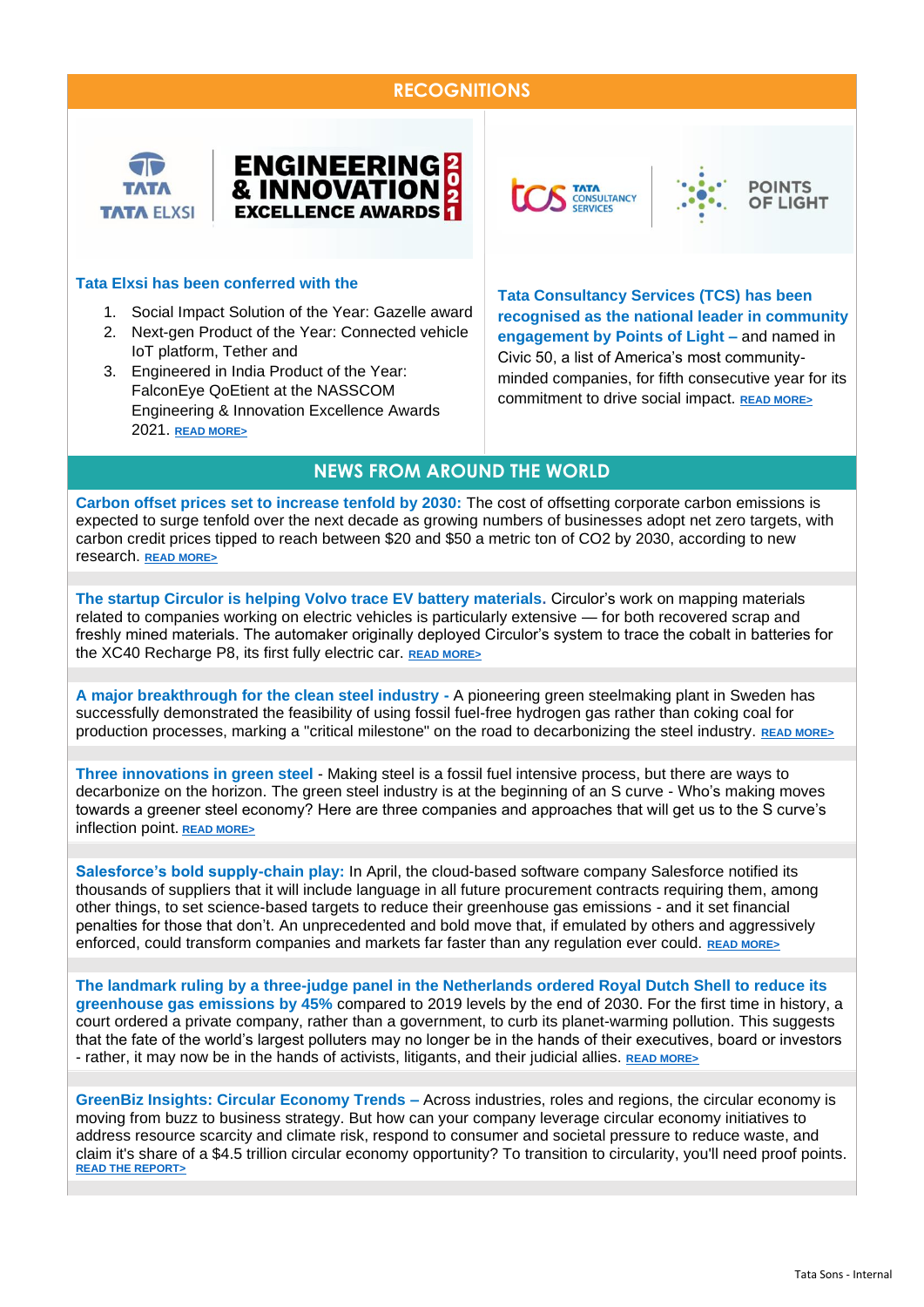**Plastic-free Packaging – Stretching the Limits of Sustainable Possibility**. Packaging is everywhere - It serves to contain, protect, preserve and sustain the quality of products over prolonged periods without losing quality, thus reducing losses. Nevertheless, packaging, particularly plastic packaging, has developed a bad reputation when it comes to its environmental impact. **READ [THE REPORT>](https://3gry456jeet9ifa41gtbwy7a-wpengine.netdna-ssl.com/wp-content/uploads/2021/06/Plastic-Free-Packaging.pdf)**

**How a circular economy can make India resilient?** The pandemic has exposed gaps in the notion of development across global markets. India now needs to rely on a circular economy, by laying emphasis on people, planet, and profits. **[READ MORE>](https://www.fortuneindia.com/opinion/how-a-circular-economy-can-make-india-resilient/105446)**

#### **DEVELOPMENTS IN INDIA**

**Flipkart eliminates use of single-use plastic packaging across its own supply chain**. In a recent press release, India's homegrown e-commerce marketplace, Flipkart has claimed that it has successfully eliminated all single-use plastic packaging used across its fulfilment centres in India. The company claims that it has its public commitment to move to plastic-free packaging in its own supply chain by 2021. **[READ MORE>](https://www.prakati.in/flipkart-eliminates-use-of-single-use-plastic-packaging-across-its-own-supply-chain/)**

**Niti Aayog Releases Roadmap for Ethanol Blending in India 2020-25.** This World Environment Day 2021, PM Modi released the "Report of the Expert Committee on Roadmap for Ethanol Blending in India 2020-2025". He also launched the ambitious E-100 pilot project in Pune for the production and distribution of ethanol across the country. The theme for this year's event is 'promotion of biofuels for a better environment'. Government of India has resolved to meet the target of 20 percent ethanol blending in petrol by 2025. [READ THE REPORT>](http://niti.gov.in/sites/default/files/2021-06/EthanolBlendingInIndia_compressed.pdf)

**The Security & Exchange Board of India (SEBI) has issued a Circular on Disclosure Requirements under Business Responsibility and Sustainability Report (BRSR).** These new disclosure requirements under BRSR covering environmental, social and governance perspectives will be applicable on the top 1,000 listed entities by market capitalisation with effect from the financial year 2022-2023. However, in order to give time to companies to adapt to the new requirements for the financial year 2021-22, filing of BRSR is voluntary. The new report of Business Responsibility and Sustainability Report (BRSR) will replace the existing Business Responsibility Report (BRR). **[READ THE CIRCULAR>](https://www.sebi.gov.in/media/press-releases/may-2021/sebi-issues-circular-on-business-responsibility-and-sustainability-reporting-by-listed-entities-_50097.html)**

On 17th April 2021, DST Secretary Professor Ashutosh Sharma released **"The National Climate Vulnerability Assessment Report", which identifies the most vulnerable states and districts in India with respect to current climate risk and key drivers of vulnerability.** The report titled 'Climate Vulnerability Assessment for Adaptation Planning in India Using a Common Framework', has identified Jharkhand, Mizoram, Orissa, Chhattisgarh, Assam, Bihar, Arunachal Pradesh, and West Bengal as states highly vulnerable to climate change. These states, mostly in the eastern part of the country, require prioritization of adaptation interventions, the report pointed out. **[READ THE REPORT>](https://dst.gov.in/sites/default/files/Full%20Report%20%281%29.pdf)**

**Union Finance Minister Nirmala Sitharaman, in her budget 2021 speech announced that India will launch its National Hydrogen Energy Mission (NHEM) in 2021-22.** Hydrogen energy technologies across the world have still not become commercially viable, but the energy source is seen as the next big thing as its usage would lead to zero emissions. With the announcement, India has officially joined the race for producing the next big energy source. **[READ MORE>](https://www.downtoearth.org.in/news/energy/union-budget-2021-22-india-to-launch-hydrogen-energy-mission-75314)**

## **WHAT ARE WE WATCHING**

**New Red Cross and Land Rover short films show the future of emergency response is local.**



The International Federation of Red Cross and Red Crescent Societies (IFRC) and Land Rover launched a series of short films showing how local teams are the future of emergency response efforts. The first-of-its-kind four-part series, On the ground: Humanitarians in Action, uses GoPro cameras to capture Red Cross volunteers and local teams helping vulnerable communities around the world in a year of huge challenges.

**British Red Cross On the ground [WATCH HERE>](https://www.youtube.com/watch?v=mQWoemFSkxU) Mexico Red Cross On the ground [WATCH HERE>](https://www.youtube.com/watch?v=GFquCwLHk3g) Italian Red Cross On the ground [WATCH HERE>](https://www.youtube.com/watch?v=t3JvG2LUG-A) Australian Red Cross On the ground [WATCH HERE>](https://www.youtube.com/watch?v=uW-LxohmGLU)**